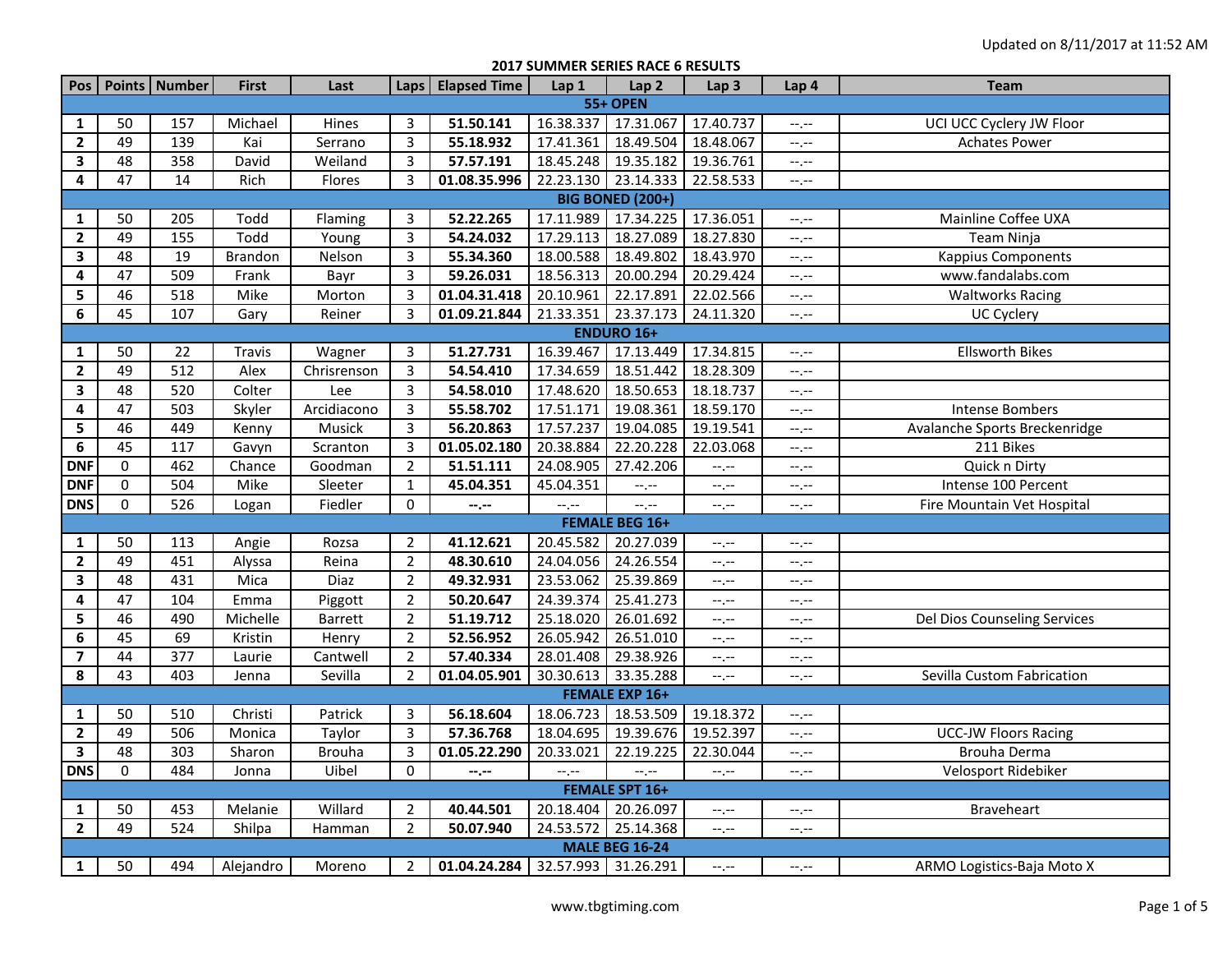**2017 SUMMER SERIES RACE 6 RESULTS**

|                         |                       | Pos   Points   Number | <b>First</b>   | Last           |                | Laps   Elapsed Time | Lap 1     | Lap <sub>2</sub> | Lap <sub>3</sub> | Lap 4       | Team                                 |  |
|-------------------------|-----------------------|-----------------------|----------------|----------------|----------------|---------------------|-----------|------------------|------------------|-------------|--------------------------------------|--|
| <b>MALE BEG 25-36</b>   |                       |                       |                |                |                |                     |           |                  |                  |             |                                      |  |
| $\mathbf{1}$            | 50                    | 495                   | Kenyon         | Ralph          | $\overline{2}$ | 35.57.803           | 17.58.601 | 17.59.202        | $-1, -1$         | $-1, -1$    | SDBC-EMERALD TEXTILES p-b UC Cyclery |  |
| $\mathbf{2}$            | 49                    | 236                   | Michael        | Oviedo         | $\overline{2}$ | 36.36.125           | 18.05.728 | 18.30.397        | --.--            | --.--       |                                      |  |
| $\mathbf{3}$            | 48                    | 447                   | Dave           | McQueen        | $\overline{2}$ | 36.38.040           | 18.18.140 | 18.19.900        | $-1, -1$         | $-1$ , $-1$ |                                      |  |
| 4                       | 47                    | 499                   | Tyson          | Vonderfecht    | $\overline{2}$ | 38.47.456           | 19.06.274 | 19.41.182        | $-1, -1$         | $-1$ , $-1$ |                                      |  |
| 5                       | 46                    | 304                   | Sean           | Carter         | $\overline{2}$ | 39.52.117           | 19.02.923 | 20.49.194        | --.--            | $--, --$    |                                      |  |
| 6                       | 45                    | 521                   | Juan           | Gonzalez       | $\overline{2}$ | 40.26.973           | 19.45.102 | 20.41.871        | $-1, -1$         | $-1, -1$    |                                      |  |
| $\overline{\mathbf{z}}$ | 44                    | 430                   | Jared          | Conrad         | $\overline{2}$ | 42.37.677           | 20.52.111 | 21.45.566        | $-1, -1$         | $-1$ , $-1$ |                                      |  |
| 8                       | 43                    | 497                   | Matthew        | Schoenherr     | $\overline{2}$ | 42.47.452           | 21.34.061 | 21.13.391        | $-1$ , $-1$      | $-1, -1$    |                                      |  |
| 9                       | 42                    | 149                   | Justin         | Dennis         | $\overline{2}$ | 45.10.236           | 21.35.912 | 23.34.324        | $-1, -1$         | $-1, -1$    |                                      |  |
| 10                      | 41                    | 448                   | Joe            | Moore          | $\overline{2}$ | 46.04.236           | 22.24.595 | 23.39.641        | $-1, -1$         | $-1$ .      |                                      |  |
| 11                      | 40                    | 480                   | Richardo       | Sevilla        | $\overline{2}$ | 47.55.584           | 23.23.425 | 24.32.159        | $-$ , $-$        | $-1, -1$    | Sevilla Custom Fabrication           |  |
| $\overline{12}$         | $\overline{39}$       | 501                   | Rene           | Leyva          | $\overline{2}$ | 47.55.810           | 22.45.355 | 25.10.455        | $-1, -1$         | $-1$ , $-1$ | Spinergy                             |  |
| 13                      | $\overline{38}$       | 498                   | Jhonar         | $\overline{S}$ | $\overline{2}$ | 50.57.284           | 24.22.591 | 26.34.693        | $-1, -1$         | $-1$ . $-1$ |                                      |  |
| 14                      | 37                    | 491                   | Ronald         | De La Cruz     | $\overline{2}$ | 55.02.671           | 25.16.232 | 29.46.439        | $-1, -1$         | $-1$ . $-1$ |                                      |  |
| <b>DNS</b>              | 0                     | 446                   | <b>BRANDEN</b> | MCDONALD       | 0              | $-1, -1$            | --.--     | --,--            | $-1, -1$         | $-1$ .      | CALIFORNIA BICYCLE                   |  |
| <b>DNS</b>              | $\pmb{0}$             | 496                   | Joshua         | Salas          | 0              | $-1$                | --.--     | $-$ , $-$        | $-1, -1$         | $-1$ .      |                                      |  |
|                         | <b>MALE BEG 37-48</b> |                       |                |                |                |                     |           |                  |                  |             |                                      |  |
| $\mathbf{1}$            | 50                    | 24                    | Joseph         | de la Cruz     | 2              | 35.55.126           | 17.44.783 | 18.10.343        | $-1, -1$         | $-1, -1$    |                                      |  |
| $\overline{\mathbf{2}}$ | 49                    | 131                   | Shawn          | Tweedy         | $\overline{2}$ | 36.55.454           | 18.20.820 | 18.34.634        | --.--            | $-1$ .      |                                      |  |
| 3                       | 48                    | 13                    | Mason          | Ferratt        | $\overline{2}$ | 38.05.874           | 18.52.660 | 19.13.214        | $-1$ , $-1$      | $-1$ , $-1$ |                                      |  |
| $\overline{\mathbf{4}}$ | 47                    | 354                   | John           | Stenton        | $\overline{2}$ | 38.11.851           | 18.43.846 | 19.28.005        | $-1, -1$         | --,--       | Ninja                                |  |
| ${\sf 5}$               | 46                    | 200                   | Steven         | Tom            | $\overline{2}$ | 38.47.466           | 19.02.053 | 19.45.413        | $-1, -1$         | $--, --$    |                                      |  |
| 6                       | 45                    | 33                    | Jeffrey        | Winckler       | $\overline{2}$ | 40.37.733           | 20.24.311 | 20.13.422        | $-1, -1$         | $-1$ , $-1$ |                                      |  |
| $\overline{\mathbf{z}}$ | 44                    | $\overline{511}$      | Syrus          | Jaffe          | $\overline{2}$ | 41.19.097           | 20.16.926 | 21.02.171        | --.--            | $-1$ , $-1$ |                                      |  |
| 8                       | 43                    | 17                    | <b>MICHAEL</b> | <b>MACARE</b>  | $\overline{2}$ | 41.29.345           | 20.04.745 | 21.24.600        | $-1$ , $-1$      | $-1, -1$    | <b>Bicycle Warehouse</b>             |  |
| 9                       | 42                    | 461                   | Rick           | Sherman        | $\overline{2}$ | 41.51.744           | 20.58.624 | 20.53.120        | $-1, -1$         | $-1$ .      |                                      |  |
| 10                      | 41                    | 435                   | Mark           | Gerardi        | $\overline{2}$ | 43.16.065           | 19.55.012 | 23.21.053        | $-1, -1$         | $-1, -1$    |                                      |  |
| 11                      | 40                    | 18                    | John           | Moatsos        | $\overline{2}$ | 45.23.003           | 21.32.165 | 23.50.838        | $-1 - 1 - 1 = 0$ | $-1$ , $-1$ |                                      |  |
|                         |                       |                       |                |                |                |                     |           | MALE BEG 49+     |                  |             |                                      |  |
| 1                       | 50                    | 255                   | <b>Brian</b>   | Kooiman        | $\overline{2}$ | 36.29.139           | 18.12.855 | 18.16.284        | --,--            | $--, --$    | <b>Union Sport</b>                   |  |
| $\overline{2}$          | 49                    | 20                    | Gerardo        | Sanchez        | $\overline{2}$ | 37.52.295           | 19.01.743 | 18.50.552        | $-1, -1$         | $-1$ , $-1$ |                                      |  |
| $\mathbf{3}$            | 48                    | 93                    | John           | McManus        | $\overline{2}$ | 38.35.442           | 18.50.664 | 19.44.778        | $-1, -1$         | $-1$ .      |                                      |  |
| $\overline{\mathbf{4}}$ | 47                    | 473                   | Ross           | Craft          | $\overline{2}$ | 38.58.081           | 19.09.911 | 19.48.170        | --.--            | $-1, -1$    |                                      |  |
| 5                       | 46                    | 87                    | Steve          | Ling           | $\overline{2}$ | 40.14.895           | 19.51.246 | 20.23.649        | $-1$ , $-1$      | $-1, -1$    |                                      |  |
| 6                       | 45                    | 251                   | John           | <b>Bayliss</b> | $\overline{2}$ | 41.19.023           | 20.22.215 | 20.56.808        | --.--            | $-1$ , $-1$ | Team Ninja                           |  |
| $\overline{\mathbf{z}}$ | 44                    | 459                   | Luis           | Vizcarra       | $\overline{2}$ | 41.27.876           | 20.41.079 | 20.46.797        | $-1$ , $-1$      | $-1$ , $-1$ | Pajaro                               |  |
| 8                       | 43                    | 523                   | Jack           | Guenther       | $\overline{2}$ | 43.37.113           | 21.29.755 | 22.07.358        | $-1, -1$         | $-1, -1$    |                                      |  |
| 9                       | 42                    | $\overline{74}$       | David          | Jacobs         | $\overline{2}$ | 44.13.366           | 21.33.313 | 22.40.053        | $-1, -1$         | $-1$ . $-1$ |                                      |  |
| 10                      | 41                    | 514                   | Kent           | Musgrave       | $\overline{2}$ | 46.57.311           | 22.37.986 | 24.19.325        | $-1, -1$         | $-1, -1$    |                                      |  |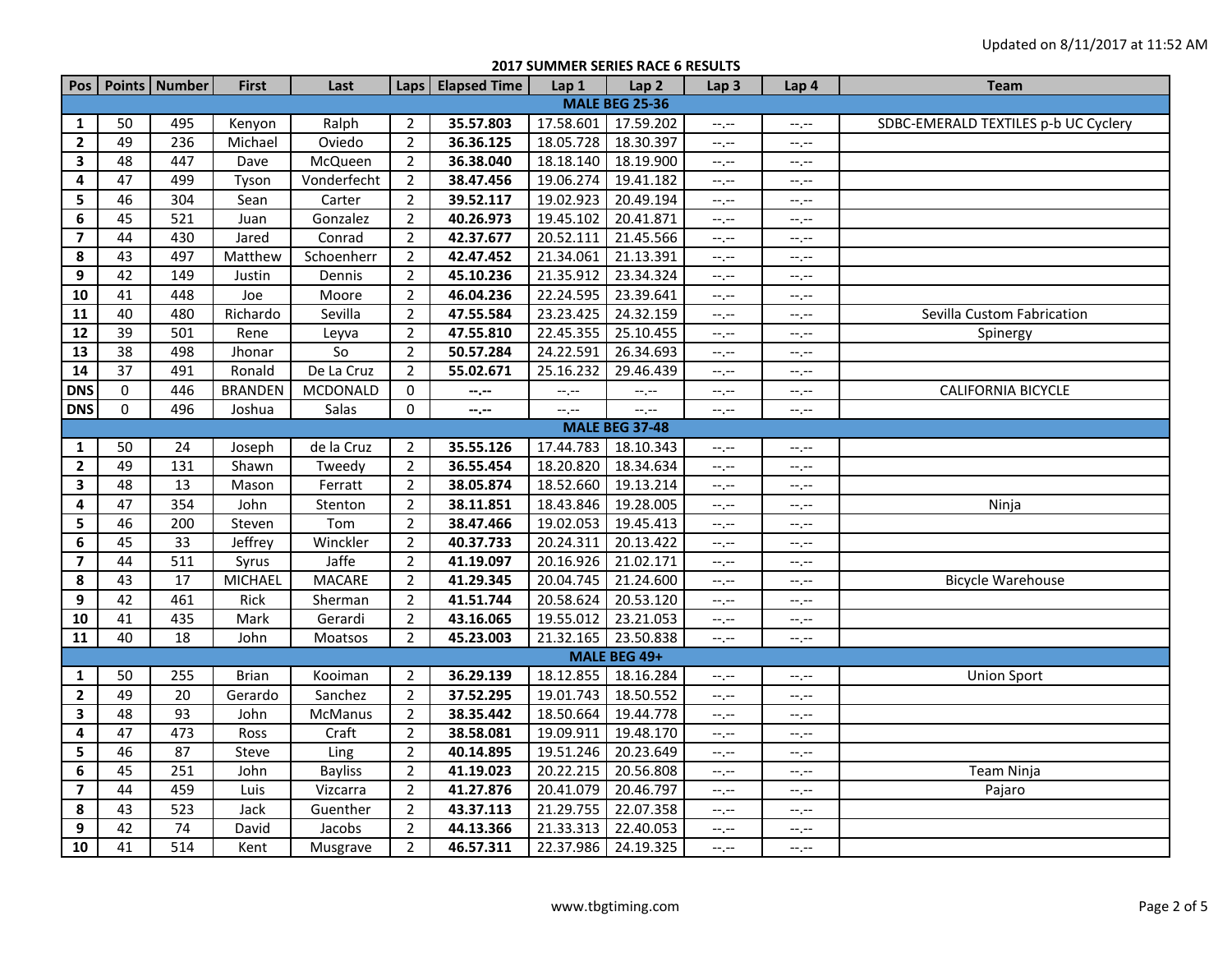| <b>2017 SUMMER SERIES RACE 6 RESULTS</b> |  |  |  |  |  |
|------------------------------------------|--|--|--|--|--|
|------------------------------------------|--|--|--|--|--|

|                         |    | Pos   Points   Number | <b>First</b> | Last             |                | Laps   Elapsed Time | Lap 1     | Lap <sub>2</sub>      | Lap <sub>3</sub> | Lap 4                       | <b>Team</b>                        |
|-------------------------|----|-----------------------|--------------|------------------|----------------|---------------------|-----------|-----------------------|------------------|-----------------------------|------------------------------------|
|                         |    |                       |              |                  |                |                     |           | <b>MALE EXP 16-24</b> |                  |                             |                                    |
| 1                       | 50 | 513                   | Evan         | Christenson      | 4              | 01.02.59.510        | 15.06.449 | 15.57.239             | 16.08.645        | 15.47.177                   | Zumwalts Bicycle Center            |
| $\overline{2}$          | 49 | 178                   | Jaron        | Cappos           | $\overline{4}$ | 01.03.01.385        | 15.07.066 | 15.57.229             | 16.07.778        | 15.49.312                   |                                    |
| 3                       | 48 | 190                   | Payton       | <b>Dugas</b>     | $\overline{4}$ | 01.04.52.803        | 15.29.714 | 16.18.556             | 16.46.871        | 16.17.662                   | <b>Union Sport</b>                 |
| 4                       | 47 | 405                   | Jonah        | Sanchez          | 4              | 01.06.07.964        | 15.31.374 | 16.50.799             | 16.38.043        | 17.07.748                   | SoCal Devo                         |
| $\overline{\mathbf{5}}$ | 46 | 517                   | Javier       | Ochoa            | $\overline{a}$ | 01.06.43.522        | 15.55.639 | 17.03.056             | 17.05.634        | 16.39.193                   | <b>Express Carriers</b>            |
|                         |    |                       |              |                  |                |                     |           | <b>MALE EXP 25-36</b> |                  |                             |                                    |
| $\mathbf{1}$            | 50 | 173                   | <b>Brian</b> | Scarborough      | $\overline{4}$ | 01.02.02.992        |           | 14.56.696 15.51.196   | 15.58.541        | 15.16.559                   | <b>Stone Haus Trek</b>             |
| $\mathbf{2}$            | 49 | 368                   | Isaac        | Howe             | $\overline{4}$ | 01.02.03.149        | 14.57.853 | 15.51.026             | 15.58.888        | 15.15.382                   | Orucase                            |
| $\mathbf{3}$            | 48 | 264                   | David        | Santos           | $\overline{4}$ | 01.02.26.536        | 14.57.383 | 15.51.943             | 15.58.152        | 15.39.058                   | <b>Elevate KHS</b>                 |
| 4                       | 47 | 99                    | Craig        | Northway         | $\overline{4}$ | 01.02.59.965        | 15.06.186 | 15.57.644             | 16.07.574        | 15.48.561                   |                                    |
| 5                       | 46 | 335                   | Jake         | Oswald           | $\overline{4}$ | 01.04.21.436        | 15.28.270 | 16.19.593             | 16.03.464        | 16.30.109                   |                                    |
| 6                       | 45 | 110                   | Jared        | Rios             | $\overline{4}$ | 01.04.39.040        | 15.30.551 | 16.17.476             | 16.48.193        | 16.02.820                   | Purley Dental-Ride Cyclery         |
| <b>MALE EXP 37-48</b>   |    |                       |              |                  |                |                     |           |                       |                  |                             |                                    |
| $\mathbf{1}$            | 50 | 464                   | Philip       | Tintsman         | $\overline{4}$ | 01.02.03.072        | 14.57.045 | 15.51.207             | 15.58.669        | 15.16.151                   | Monster Media                      |
| $\mathbf{2}$            | 49 | 49                    | Ryan         | Dahl             | $\overline{4}$ | 01.02.05.432        | 14.56.930 | 15.51.299             | 15.58.763        | 15.18.440                   | <b>WEND Bike</b>                   |
| 3                       | 48 | 260                   | Eric         | Wilson           | $\overline{4}$ | 01.02.05.922        | 14.57.765 | 15.50.970             | 15.58.454        | 15.18.733                   | <b>Purely Dental-Ride</b>          |
| 4                       | 47 | 486                   | Jake         | Elkins           | $\overline{4}$ | 01.02.59.587        | 15.05.832 | 15.58.741             | 16.06.191        | 15.48.823                   | Toyota Escondido                   |
| 5                       | 46 | 408                   | Karl         | Bordine          | $\overline{4}$ | 01.04.47.549        | 15.53.646 | 16.37.238             | 16.23.837        | 15.52.828                   | Monster Media                      |
| 6                       | 45 | 150                   | Marc         | Engelhardt       | $\overline{4}$ | 01.05.21.952        | 15.31.984 | 16.16.614             | 16.45.646        | 16.47.708                   | <b>TASCO MTB</b>                   |
| $\overline{\mathbf{z}}$ | 44 | 302                   | <b>Brook</b> | <b>Brouha</b>    | $\overline{4}$ | 01.07.24.372        | 16.08.504 | 16.56.783             | 16.59.298        | 17.19.787                   | Brouha Derma                       |
| 8                       | 43 | 301                   | Fabio        | <b>Bottalico</b> | 4              | 01.07.28.061        | 15.55.946 | 17.08.665             | 17.24.835        | 16.58.615                   | Cal Coast Bicycles-Spinergy Wheels |
| 9                       | 42 | 423                   | Shane        | Hamman           | 4              | 01.13.58.495        | 17.19.145 | 17.49.366             | 19.02.749        | 19.47.235                   |                                    |
| 10                      | 41 | 350                   | Solomon      | Cantwell         | $\overline{a}$ | 01.15.59.527        | 18.03.454 | 19.36.199             | 18.56.489        | 19.23.385                   |                                    |
| MALE EXP 49+            |    |                       |              |                  |                |                     |           |                       |                  |                             |                                    |
| $\mathbf{1}$            | 50 | 519                   | <b>Brent</b> | Prenzlow         | 4              | 01.04.35.416        | 15.29.282 | 16.20.723             | 16.47.077        | 15.58.334                   | Celo Pacific                       |
| $\overline{2}$          | 49 | 454                   | Pete         | Tholl            | $\overline{4}$ | 01.04.47.550        | 15.29.914 | 16.17.747             | 16.48.726        | 16.11.163                   | <b>TASCO MTB</b>                   |
| 3                       | 48 | 57                    | Greg         | Fenton           | $\overline{4}$ | 01.04.47.673        | 15.29.117 | 16.18.142             | 16.48.074        | 16.12.340                   | uccyclery J&W flooring             |
| 4                       | 47 | 45                    | Rob          | Christman        | $\overline{4}$ | 01.05.54.404        | 15.53.747 | 16.25.707             | 16.35.540        | 16.59.410                   |                                    |
| 5                       | 46 | 357                   | Steve        | Boyd             | 4              | 01.06.50.803        | 16.18.112 | 16.47.009             | 16.59.123        | 16.46.559                   | UC Cycling JW Flooring             |
| 6                       | 45 | 395                   | Michael      | Sowinski         | $\overline{4}$ | 01.09.47.042        | 16.39.453 | 17.30.549             | 17.36.245        | 18.00.795                   | <b>Purely Dental Ride Cyclery</b>  |
| $\overline{\mathbf{z}}$ | 44 | 505                   | Neil         | Nessel           | $\overline{4}$ | 01.22.14.522        | 19.47.226 | 20.17.703             | 20.22.350        | 21.47.243                   | <b>Bikes and Beats</b>             |
| <b>DNF</b>              | 0  | 488                   | David        | Turner           | 3              | 52.48.503           | 17.04.953 | 17.42.247             | 18.01.303        | $-1 - 1 - 1 = 0$            | Turnerbikesdotcom                  |
| <b>DNS</b>              | 0  | 75                    | Jeff         | Jacobson         | $\Omega$       | --.--               | $-1, -1$  | $-1, -1$              | $-1, -1$         | $\leftarrow$ , $\leftarrow$ | UC Cyclery - JW Floors             |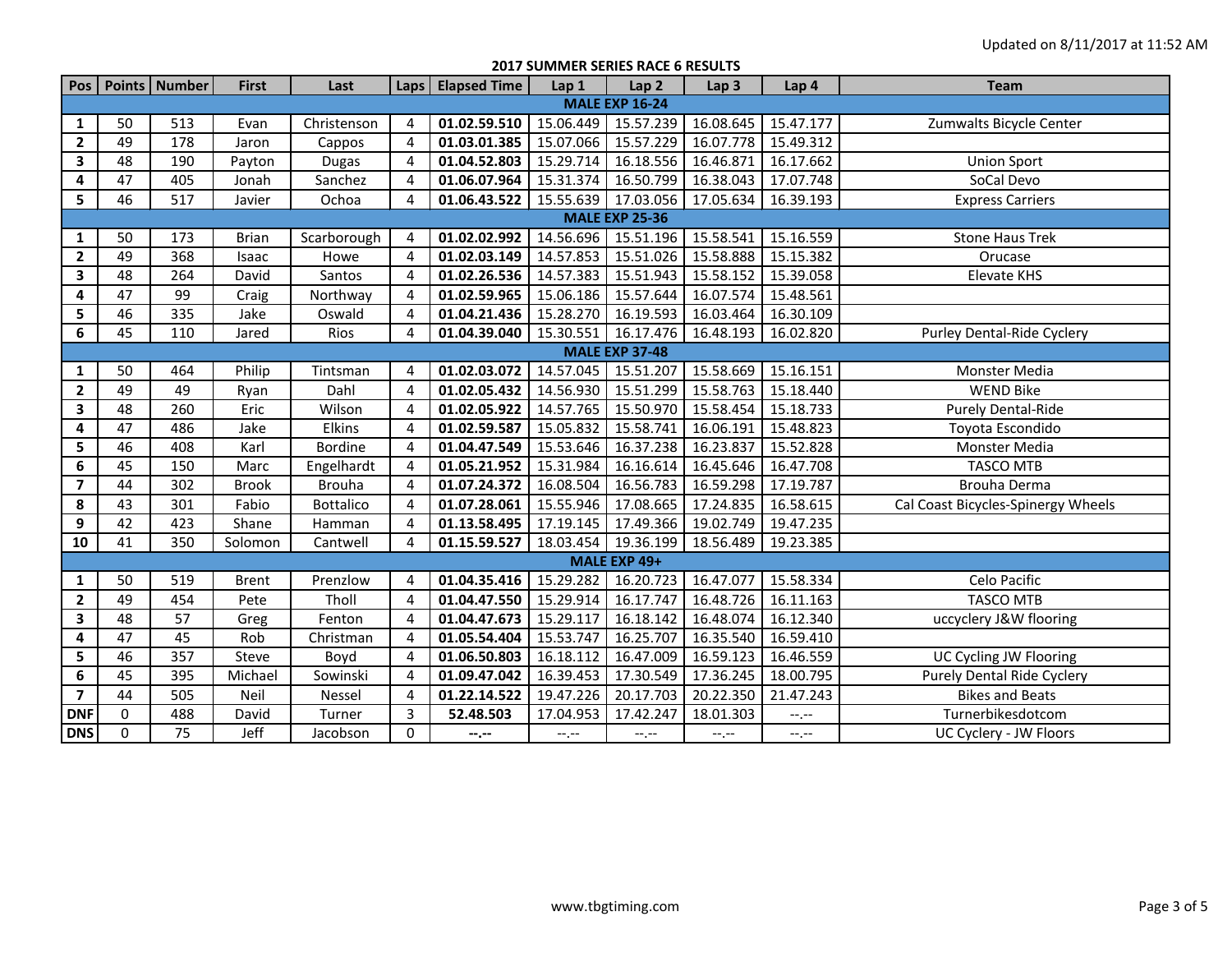**2017 SUMMER SERIES RACE 6 RESULTS**

| Pos                     |             | Points   Number | <b>First</b> | Last             |                | Laps   Elapsed Time                                                                       | Lap 1     | Lap <sub>2</sub>            | Lap <sub>3</sub>                              | Lap 4                       | <b>Team</b>                                  |
|-------------------------|-------------|-----------------|--------------|------------------|----------------|-------------------------------------------------------------------------------------------|-----------|-----------------------------|-----------------------------------------------|-----------------------------|----------------------------------------------|
| <b>MALE SPT 16-24</b>   |             |                 |              |                  |                |                                                                                           |           |                             |                                               |                             |                                              |
| 1                       | 50          | 515             | Max          | Koschnitzhe      | 3              | 50.39.963                                                                                 | 16.33.302 | 16.49.382                   | 17.17.279                                     | $--, --$                    | <b>FMUH Cyclery</b>                          |
| $\overline{2}$          | 49          | 127             | Dylan        | Spain            | 3              | 51.41.021                                                                                 | 16.21.542 | 17.26.262                   | 17.53.217                                     | $-1$                        | Temecula Valley Composite Jax Bicycle Center |
| 3                       | 48          | 456             | Kyle         | Kilmartin        | 3              | 52.30.764                                                                                 | 16.23.001 | 16.55.644                   | 19.12.119                                     | $-1, -1$                    | iSpeed                                       |
| 4                       | 47          | 492             | Tony         | Dickey-Rubio     | 3              | 52.48.311                                                                                 | 17.03.411 | 18.02.829                   | 17.42.071                                     | $-1, -1$                    | Edison Cycle Co                              |
| 5                       | 46          | 467             | Levi         | <b>Jefferies</b> | 3              | 52.54.994                                                                                 | 16.21.784 | 18.27.472                   | 18.05.738                                     | $-1, -1$                    | Swamis                                       |
| 6                       | 45          | 425             | Dillon       | Adams            | $\overline{3}$ | 57.40.482                                                                                 | 18.02.984 | 19.46.996                   | 19.50.502                                     | $-1, -1$                    | Adams Mobile Detail                          |
| $\overline{ }$          | 44          | 367             | Ryan         | Pelot            | 3              | 01.01.38.566                                                                              | 19.11.273 | 20.55.078                   | 21.32.215                                     | $-1, -1$                    | 100 Percent Ryno Power                       |
| 8                       | 43          | 493             | Scout        | Ferguson         | 3              | 01.04.37.102                                                                              | 20.35.171 | 21.34.455                   | 22.27.476                                     | $-1, -1$                    |                                              |
| <b>MALE SPT 25-36</b>   |             |                 |              |                  |                |                                                                                           |           |                             |                                               |                             |                                              |
| 1                       | 50          | 383             | Eric         | Geier            | 3              | 49.57.062                                                                                 | 16.22.297 | 16.57.349                   | 16.37.416                                     | $-1 - 1 - 1 = 0$            | <b>SDBC-Emerald Textiles</b>                 |
| $\mathbf{2}$            | 49          | 475             | Paul         | Mason            | 3              | 50.09.874                                                                                 | 16.19.432 | 16.58.982                   | 16.51.460                                     | $-1, -1$                    | iSpeed Racing                                |
| 3                       | 48          | 522             | Ethan        | Cramer           | 3              | 51.19.444                                                                                 | 16.52.294 | 17.13.345                   | 17.13.805                                     | $-1, -1$                    | Cal Coast                                    |
| 4                       | 47          | 108             | Trevor       | Reis             | 3              | 52.54.926                                                                                 | 16.33.781 | 18.15.081                   | 18.06.064                                     | $-1, -1$                    | Maxima Bike                                  |
| 5                       | 46          | 471             | Kyle         | Grosse           | 3              | 54.48.825                                                                                 | 17.37.473 | 18.14.038                   | 18.57.314                                     | --.--                       |                                              |
| 6                       | 45          | 15              | Ronan        | Harvey           | 3              | 56.48.761                                                                                 | 18.23.149 | 19.13.185                   | 19.12.427                                     | --.--                       | Thekingsheadtattoo                           |
| $\overline{7}$          | 44          | 11              | Isaac        | Custer           | 3              | 57.01.385                                                                                 | 18.07.642 | 19.26.927                   | 19.26.816                                     | $-1, -1$                    |                                              |
| <b>DNF</b>              | $\mathbf 0$ | 102             | Timothy      | OLeary           | 1              | 18.06.645                                                                                 | 18.06.645 | $-1, -1$                    | $-1$ . $-1$                                   | $-1, -1$                    | Velo Hangar                                  |
|                         |             |                 |              |                  |                |                                                                                           |           | <b>MALE SPT 37-48</b>       |                                               |                             |                                              |
| 1                       | 50          | 489             | juan         | alvergue         | 3              | 49.08.414                                                                                 | 16.22.492 | 16.18.329                   | 16.27.593                                     | $-1, -1$                    | Celo Pacific                                 |
| $\overline{2}$          | 49          | 177             | Eric         | Herrerra         | 3              | 49.08.448                                                                                 | 16.06.025 | 16.35.211                   | 16.27.212                                     | $-1, -1$                    |                                              |
| 3                       | 48          | 393             | Josh         | Easterly         | 3              | 49.11.354                                                                                 | 16.06.014 | 16.36.048                   | 16.29.292                                     | $-1, -1$                    |                                              |
| 4                       | 47          | 52              | Robert       | DeMaio           | 3              | 50.11.664                                                                                 | 16.20.314 | 17.02.299                   | 16.49.051                                     | $-1, -1$                    | Fitness Zone-NorthoftheBorder                |
| 5                       | 46          | 516             | Ben          | <b>Blank</b>     | 3              | 52.47.651                                                                                 | 17.39.033 | 17.47.410                   | 17.21.208                                     | $\leftarrow$ , $\leftarrow$ | Velosport Ridebiker                          |
| $\boldsymbol{6}$        | 45          | 502             | Jeff         | Kuckenbaker      | 3              | 01.00.15.541                                                                              | 18.57.042 | 20.41.528                   | 20.36.971                                     | $-1, -1$                    |                                              |
| $\overline{\mathbf{z}}$ | 44          | 432             | Daris        | <b>Drake</b>     | 3              | 01.01.54.935                                                                              | 19.09.666 | 21.19.828                   | 21.25.441                                     | $-1, -1$                    |                                              |
| <b>DNF</b>              | $\mathbf 0$ | 91              | Kermit       | McGovern         | 1              | 16.38.100                                                                                 | 16.38.100 | --.--                       | $-1$ , $-1$                                   | $-1, -1$                    | Celo Pacific                                 |
| <b>DNF</b>              | $\mathbf 0$ | 390             | Maison       | Chen             | 1              | 16.22.215                                                                                 | 16.22.215 | --.--                       | --.--                                         | $-1, -1$                    |                                              |
| <b>DNS</b>              | 0           | 450             | Rene         | Ortega           | 0              | --.--                                                                                     | --.--     | $-1, -1$                    | --.--                                         | $-1, -1$                    |                                              |
| <b>DNS</b>              | $\Omega$    | 500             | Ron          | Gil              | $\mathbf{0}$   | --.--                                                                                     | --,--     | --,--                       | $-1$                                          | $-1, -1$                    | iSPeed Racing                                |
| MALE SPT 49+            |             |                 |              |                  |                |                                                                                           |           |                             |                                               |                             |                                              |
| 1                       | 50          | 159             | Scott        | Monfort          | 3              | 52.50.583                                                                                 | 17.16.402 | 17.48.905                   | 17.45.276                                     | $-1, -1$                    |                                              |
| $\overline{2}$          | 49          | 469             | Jeff         | Healey           | 3              | 53.34.577                                                                                 | 17.37.885 | 18.15.261                   | 17.41.431                                     | $-1, -1$                    |                                              |
| 3                       | 48          | 433             | Todd         | Erickson         | 3              | 58.05.434                                                                                 |           | 18.03.091 19.50.905         | 20.11.438                                     | $-1, -1$                    |                                              |
|                         |             |                 |              |                  |                |                                                                                           |           | MALE SUP SPT 16+            |                                               |                             |                                              |
|                         | $1 \mid 50$ |                 |              |                  |                | 300   Matthew   Cerami   4   01.04.37.772   15.31.399   16.17.114   16.46.051   16.03.208 |           |                             |                                               |                             | <b>Union Sport</b>                           |
| $\mathbf{2}$            | 49          | 16              | Brandon      | Kooiman          | 4              | 01.04.58.383                                                                              |           |                             | 15.31.201   16.19.259   16.47.460   16.20.463 |                             | <b>Union Sport</b>                           |
| 3                       | 48          | 140             | Michael      | Camp             | 4              | 01.05.07.020                                                                              |           |                             | 15.30.043   16.17.019   16.50.173   16.29.785 |                             | Drive Real Estate                            |
| 4                       | 47          | 203             | Andrew       | Taylor           | 4              | 01.07.27.872                                                                              | 16.19.662 |                             | 17.20.750 16.48.759 16.58.701                 |                             | <b>NRL Racing</b>                            |
| 5                       | 46          | 12              | Thomas       | Esbeck           | 4              | 01.13.07.135                                                                              | 17.31.955 | 18.30.772                   | 18.30.260 18.34.148                           |                             | TASCO MTB - North of the Border              |
| 6                       | 45          | 507             | Torin        | Snyder           | 4              | 01.13.16.692                                                                              | 18.51.824 | 17.58.919                   | 18.18.729                                     | 18.07.220                   |                                              |
| <b>DNF</b>              | 0           | 525             | Gregory      | KLein            | 1              | 20.20.071                                                                                 | 20.20.071 | $\leftarrow$ , $\leftarrow$ | $-1.1 -$                                      | $\leftarrow$ , $\leftarrow$ |                                              |